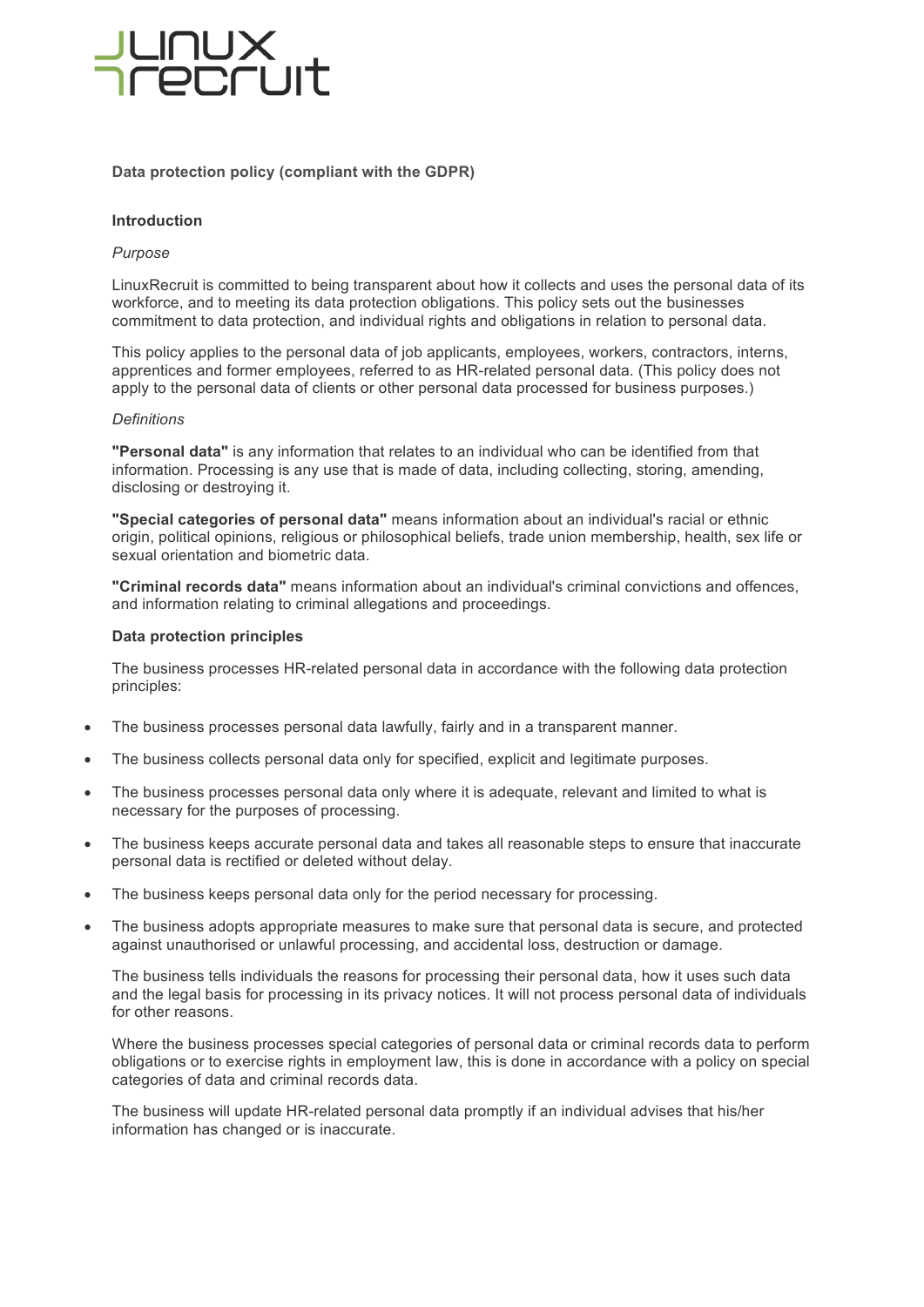Personal data gathered during the employment, is held in the individual's personnel file (in hard copy or electronic format, or both), and on HR systems. The periods for which the business holds HRrelated personal data are contained in its privacy notices to individuals.

The business keeps a record of its processing activities in respect of HR-related personal data in accordance with the requirements of the General Data Protection Regulation (GDPR).

### **Individual rights**

As a data subject, individuals have a number of rights in relation to their personal data.

## *Subject access requests*

Individuals have the right to make a subject access request. If an individual makes a subject access request, the business will tell him/her:

- Whether or not his/her data is processed and if so why, the categories of personal data concerned and the source of the data if it is not collected from the individual;
- To whom his/her data is or may be disclosed, including to recipients located outside the european economic area (EEA) and the safeguards that apply to such transfers;
- For how long his/her personal data is stored (or how that period is decided);
- His/her rights to rectification or erasure of data, or to restrict or object to processing;
- His/her right to complain to the information commissioner if he/she thinks the business has failed to comply with his/her data protection rights; and
- Whether or not the business carries out automated decision-making and the logic involved in any such decision-making.

The business will also provide the individual with a copy of the personal data undergoing processing. This will normally be in electronic form if the individual has made a request electronically, unless he/she agrees otherwise.

If the individual wants additional copies, the business will charge a fee, which will be based on the administrative cost to the business of providing the additional copies.

To make a subject access request, the individual should send the request to info@linuxrecruit.co.uk. In some cases, the business may need to ask for proof of identification before the request can be processed. The business will inform the individual if it needs to verify his/her identity and the documents it requires.

The business will normally respond to a request within a period of one month from the date it is received. In some cases, such as where the business processes large amounts of the individual's data, it may respond within three months of the date the request is received. The business will write to the individual within one month of receiving the original request to tell him/her if this is the case.

If a subject access request is manifestly unfounded or excessive, the business is not obliged to comply with it. Alternatively, the business can agree to respond but will charge a fee, which will be based on the administrative cost of responding to the request. A subject access request is likely to be manifestly unfounded or excessive where it repeats a request to which the business has already responded. If an individual submits a request that is unfounded or excessive, the business will notify him/her that this is the case and whether or not it will respond to it.

### *Other rights*

Individuals have a number of other rights in relation to their personal data. They can require the business to:

Rectify inaccurate data;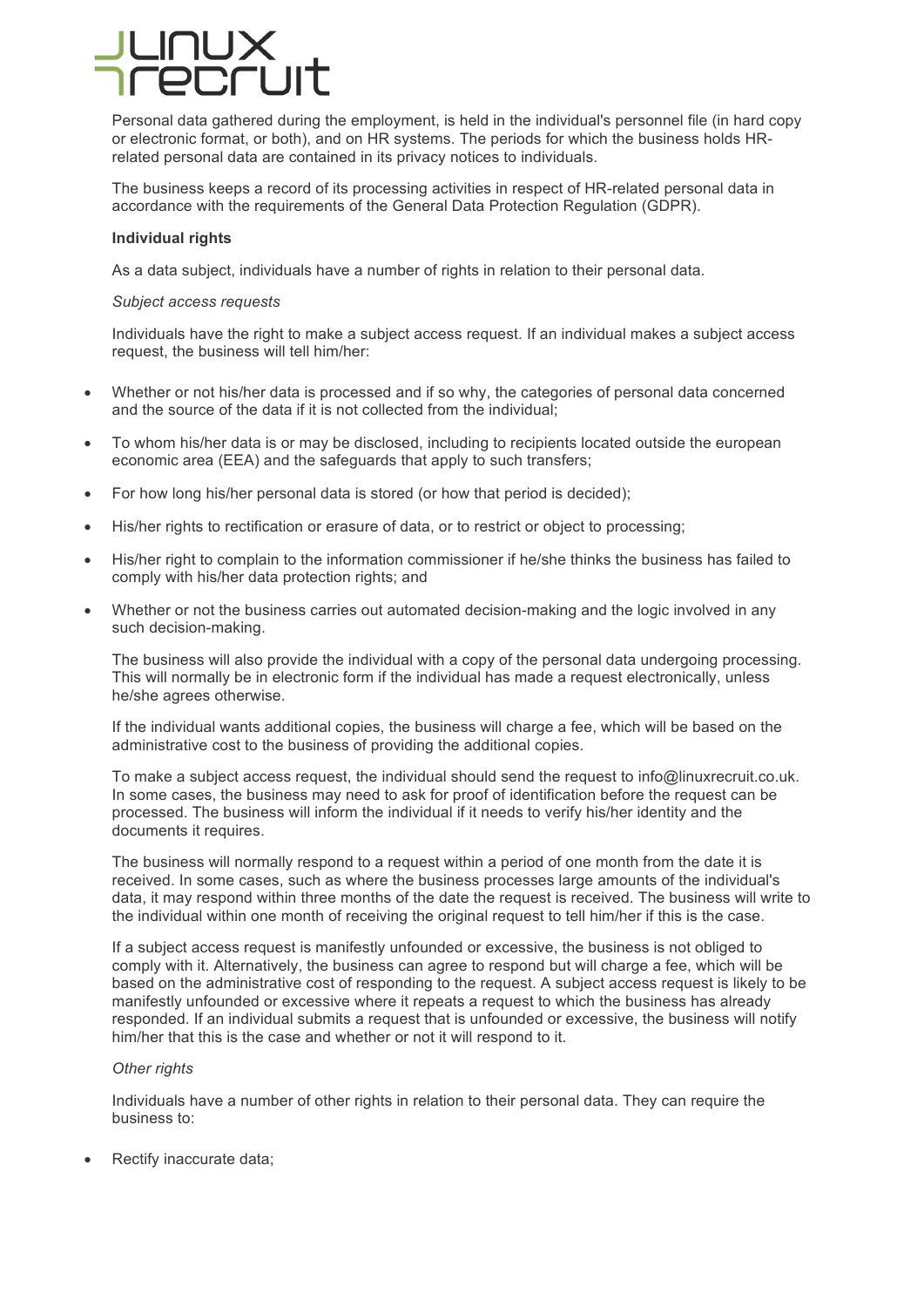

- Stop processing or erase data that is no longer necessary for the purposes of processing;
- Stop processing or erase data if the individual's interests override the business's legitimate grounds for processing data.
- Stop processing or erase data if processing is unlawful.
- Stop processing data for a period if data is inaccurate or if there is a dispute about whether or not the individual's interests override the business's legitimate grounds for processing data.

To ask the business to take any of these steps, the individual should send the request to info@linuxrecruit.co.uk

# **Data security**

The business takes the security of HR-related personal data seriously. The business has internal policies and controls in place to protect personal data against loss, accidental destruction, misuse or disclosure, and to ensure that data is not accessed, except by employees in the proper performance of their duties.

Where the business engages third parties to process personal data on its behalf, such parties do so on the basis of written instructions, are under a duty of confidentiality and are obliged to implement appropriate technical and organisational measures to ensure the security of data.

#### **Impact assessments**

Some of the processing that the business carries out may result in risks to privacy. Where processing would result in a high risk to individual's rights and freedoms, the business will carry out a data protection impact assessment to determine the necessity and proportionality of processing. This will include considering the purposes for which the activity is carried out, the risks for individuals and the measures that can be put in place to mitigate those risks.

### **Data breaches**

If the business discovers that there has been a breach of HR-related personal data that poses a risk to the rights and freedoms of individuals, it will report it to the Information Commissioner within 72 hours of discovery. The business will record all data breaches regardless of their effect.

If the breach is likely to result in a high risk to the rights and freedoms of individuals, it will tell affected individuals that there has been a breach and provide them with information about its likely consequences and the mitigation measures it has taken.

### **International data transfers**

The business will not transfer HR-related personal data to countries outside the EEA.

#### **Individual responsibilities**

Individuals are responsible for helping the business keep their personal data up to date. Individuals should let the business know if data provided to the business changes, for example if an individual moves house or changes his/her bank details.

Individuals may have access to the personal data of other individuals and of our customers and clients in the course of their employment. Where this is the case, the business relies on individuals to help meet its data protection obligations to staff and to customers and clients.

Individuals who have access to personal data are required:

- To access only data that they have authority to access and only for authorised purposes;
- Not to disclose data except to individuals (whether inside or outside the organisation) who have appropriate authorisation;